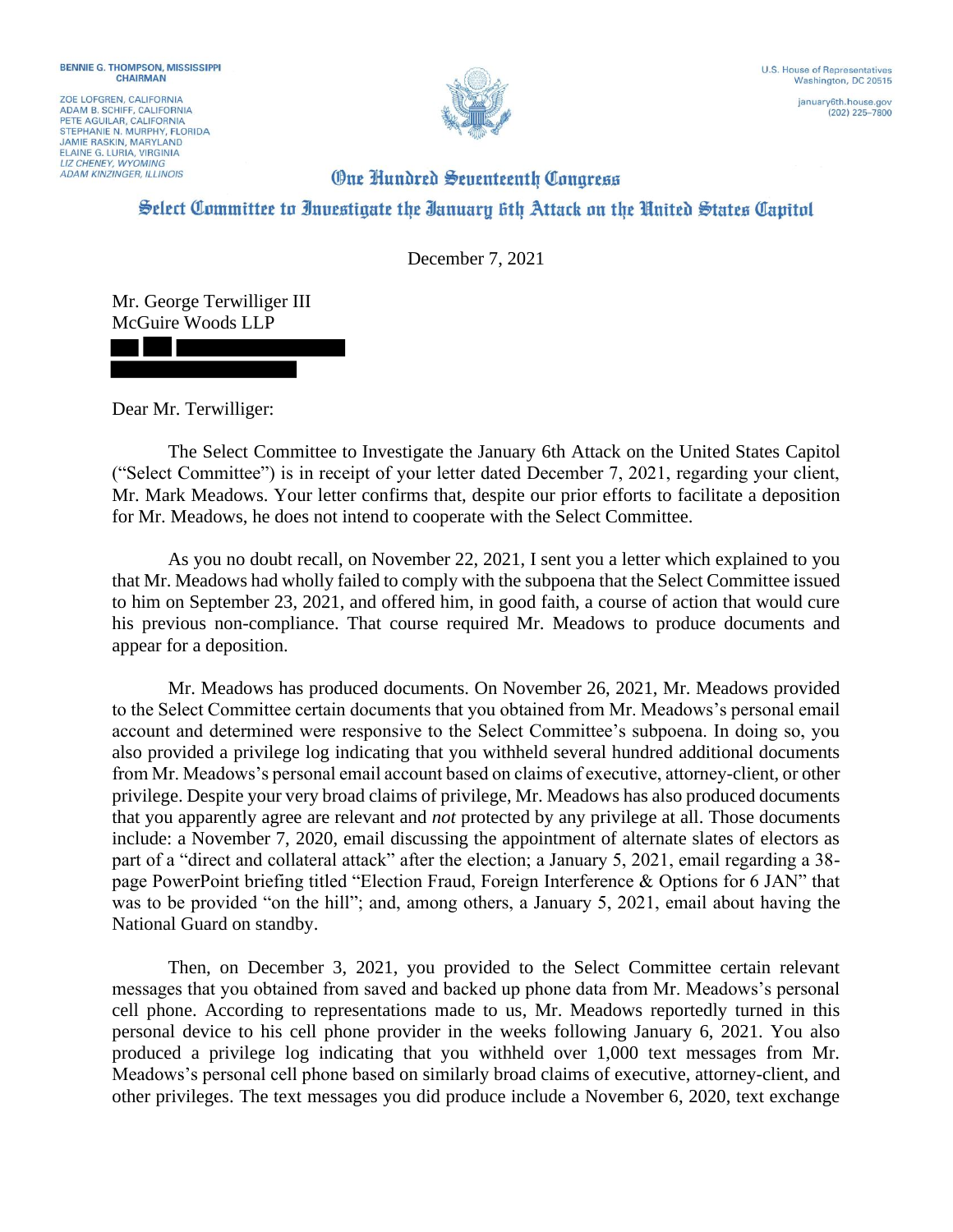with a Member of Congress apparently about appointing alternate electors in certain states as part of a plan that the Member acknowledged would be "highly controversial" and to which Mr. Meadows apparently said, "I love it"; an early January 2021 text message exchange between Mr. Meadows and an organizer of the January 6th rally on the Ellipse; and text messages about the need for the former President to issue a public statement that could have stopped the January 6th attack on the Capitol.

All of those documents raise issues about which the Select Committee would like to question Mr. Meadows and about which you appear to agree are not subject to a claim of privilege. Yet, despite your recent agreement to have Mr. Meadows to come in and answer questions in a deposition, Mr. Meadows now, once again, refuses to do so. In your December 7, 2021, letter, you specifically indicated that Mr. Meadows's refusal to appear is motivated by, among other things, the documents that Select Committee staff provided to you in advance, pursuant to your request for an accommodation. You go on to suggest that those documents somehow indicate that the "Select Committee has no intention of respecting boundaries concerning Executive Privilege." That assertion runs counter to the stated purpose of the December 8, 2021, deposition, which was to give Mr. Meadows a chance to answer the Select Committee's questions or assert and articulate a specific privilege he believes protects that information from disclosure.

Indeed, the Select Committee has tried repeatedly to identify with specificity the areas of inquiry that Mr. Meadows believes are protected by a claim of executive privilege, but neither you nor Mr. Meadows has meaningfully provided that information. As a result, and as I have said numerous times, the Select Committee planned to ask Mr. Meadows questions during a deposition that are relevant to the investigation, while giving Mr. Meadows the opportunity to answer those questions or assert a claim of privilege on a question-by-question basis. That is not a lack of respect for the boundaries of executive privilege but rather an appreciation for the proper process for asserting any protective privilege.

It is also worth noting that your identification of executive privilege issues with documents that came from Mr. Meadows' personal email account and personal cell phone raises the question of whether these materials have been transferred to the National Archives in compliance with the Presidential Records Act.

In your December 7, 2021, letter, you also cite "wide ranging subpoenas for information from a third party communications provider" that the Select Committee has issued "without regard to either the breadth of the information sought . . . nor to the potentially privileged status of the information demanded." I assume that this representation refers to the Select Committee's compulsion of call data records regarding particular cellular telephone numbers. Contrary to your assertion, that information does not implicate privilege, but rather concerns the date, time, and dialing information about calls and messages sent or received by the specific phone numbers indicated on the subpoena. Moreover, production of that information does not impact Mr. Meadows's production of documents and text messages, which are the areas we seek to develop during his deposition tomorrow.

Finally, you reference news accounts regarding another witness's "assertion of 5th Amendment rights before the Select Committee" and claim that my comments suggest that a